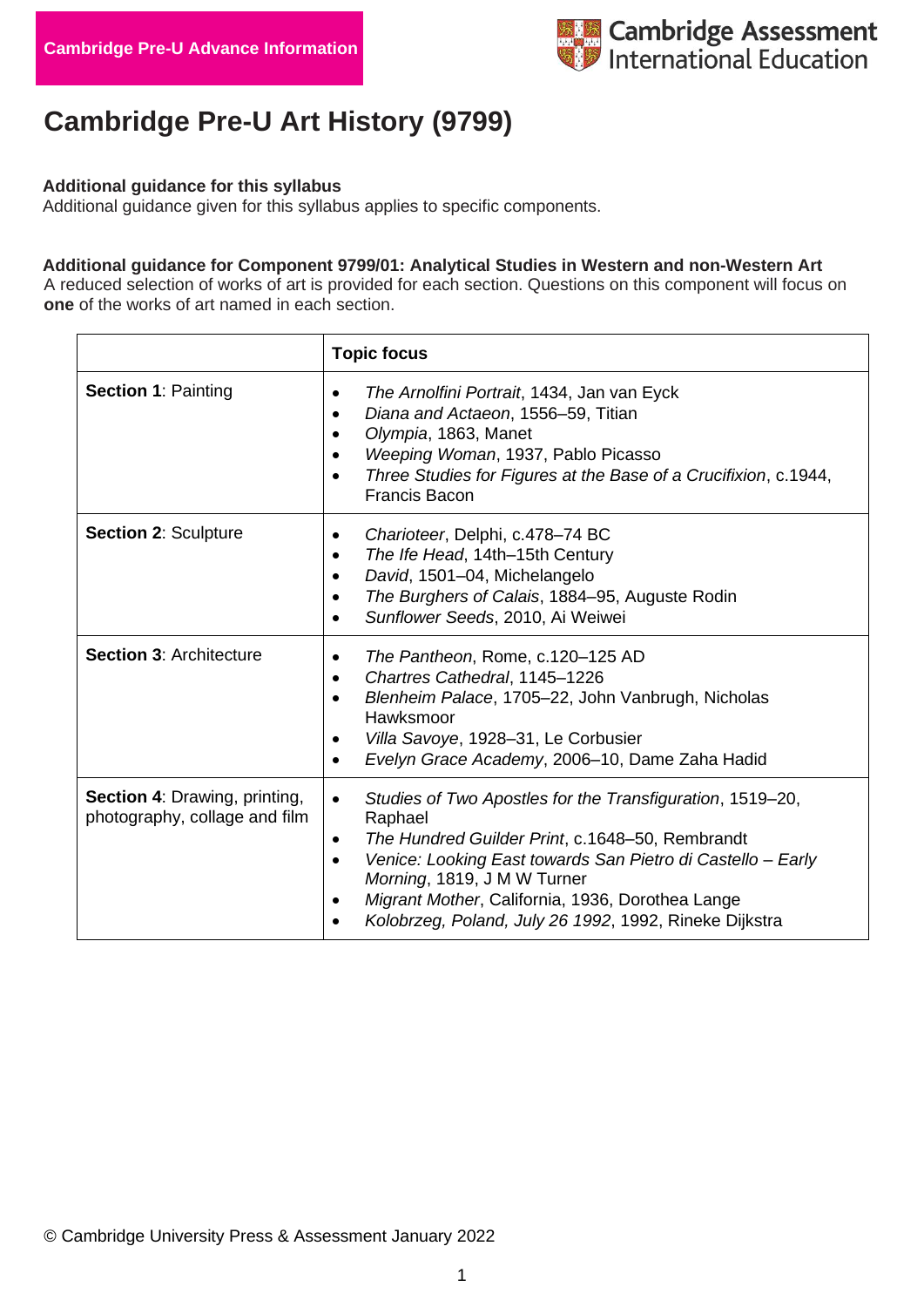

## **Additional guidance for Component 9799/02: Historical Topics**

A reduced selection of topic areas is provided underneath each subsection from the syllabus. The question for each subsection will focus on **one or more** of the topic areas listed.

|                                                                                                                 | <b>Topic focus</b>                                                                                                                                                                                                                                                                                                                                                                                                                                                                                                                                                                                   |  |
|-----------------------------------------------------------------------------------------------------------------|------------------------------------------------------------------------------------------------------------------------------------------------------------------------------------------------------------------------------------------------------------------------------------------------------------------------------------------------------------------------------------------------------------------------------------------------------------------------------------------------------------------------------------------------------------------------------------------------------|--|
| Historical Topic 1: The art and architecture of antiquity, c.600 BC-c.570 AD                                    |                                                                                                                                                                                                                                                                                                                                                                                                                                                                                                                                                                                                      |  |
| 1.1 Art and<br>architecture in the<br>archaic period,<br>c.600 BC-c.450 BC                                      | The treatment of the human form in freestanding sculpture, including the<br>$\bullet$<br>kouros (male) and kore (female) figures.<br>The style and subject matter of Relief sculpture.<br>$\bullet$<br>The transition from the archaic to the early classical style of sculpture in the<br>$\bullet$<br>sixth century BC and the first half of the fifth century BC. Examples such as<br>the pedimental sculptures on the Temple of Aphaia at Aegina, the Bronze<br>Charioteer and the Kritian Boy.                                                                                                  |  |
| 1.2 Greek<br>architecture and<br>sculpture of the<br>classical and<br>Hellenistic periods,<br>c.450 BC-c.100 BC | The design and sculptural decoration of The Parthenon in relation to the<br>$\bullet$<br>historical and political context.<br>Greek sculpture in the fifth and fourth centuries BC. The function and<br>$\bullet$<br>location of sculpture. Freestanding figures; their style and subject matter,<br>the treatment of anatomy and the representation of movement.<br>Hellenistic sculpture, its style and subject matter; the sculptures at<br>$\bullet$<br>Pergamon including the reliefs on the Altar of Zeus. Comparisons between<br>Hellenistic sculpture and sculpture of the Classical period. |  |
| 1.3 Roman Imperial<br>architecture,<br>c.50 AD- c.330 AD                                                        | The imperial palaces, including Nero's Golden House and the Imperial<br>$\bullet$<br>Palace on the Palatine Hill.<br>Domestic housing in Pompeii and Herculaneum.<br>$\bullet$                                                                                                                                                                                                                                                                                                                                                                                                                       |  |
| 1.4 Painting and<br>sculpture in the<br><b>Roman Republic and</b><br>Imperial periods,<br>c.100 BC-c.330 AD     | Portrait sculpture in Republican and Imperial Rome.<br>$\bullet$<br>Sculpture in the age of Augustus. The role of sculpture as Imperial<br>$\bullet$<br>propaganda in works including the reliefs on the Ara Pacis Augustae and<br>the portraits of Augustus.                                                                                                                                                                                                                                                                                                                                        |  |
| 1.5 The art and<br>architecture of late<br>antiquity, c.330 AD-<br>c.570 AD                                     | The style and subject matter of sculpture.<br>$\bullet$<br>Small-scale artefacts such as metalwork, glassware, ivory diptychs and<br>$\bullet$<br>caskets.                                                                                                                                                                                                                                                                                                                                                                                                                                           |  |
| Historical Topic 2: Art, religion and society in Romanesque Europe, c.1000–1200                                 |                                                                                                                                                                                                                                                                                                                                                                                                                                                                                                                                                                                                      |  |
| 2.1 Building the<br>'militant' Church                                                                           | The appearance, structure and engineering: innovations in stone vaulting<br>(barrel, groin and rib), the role of the arch in interior and exteriors, and the<br>ground plans and appearance of the exteriors. The effects on the viewer of<br>these buildings should also be considered. Candidates can draw examples from<br>any country, and from any scale of building. Candidates should be aware of<br>examples from different countries and of regional differences.                                                                                                                           |  |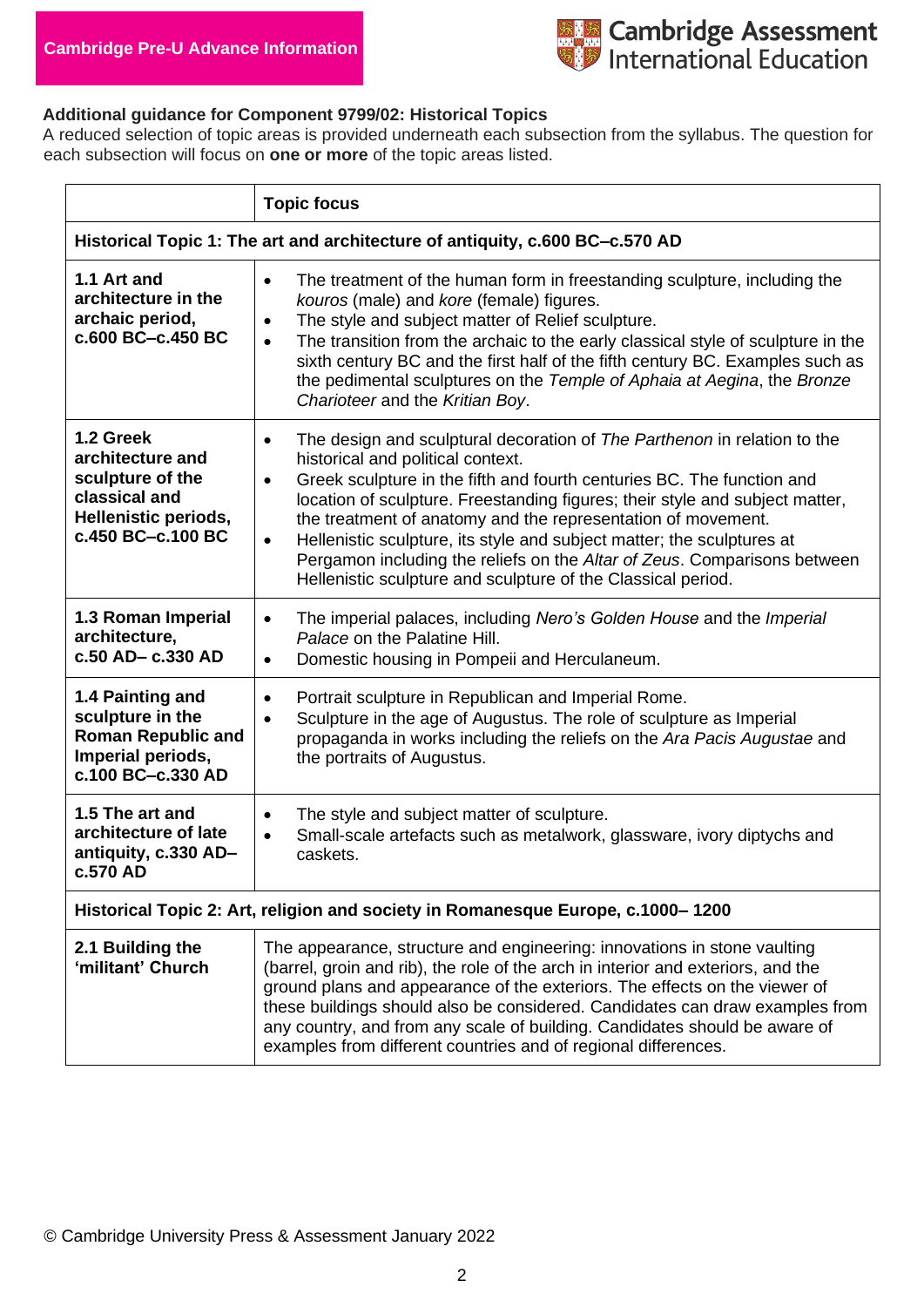

| 2.2 Heaven and hell:<br>sculpture in the<br>service of the<br><b>Church</b> | Candidates should demonstrate an understanding of the methods and materials,<br>function, iconography and the varied styles of Romanesque sculpture. As well<br>as monumental figurative sculptures, smaller-scale works, such as font and<br>ivory carvings should be studied.<br>Portal sculpture including tympanums, such as Autun, Moissac and<br>Santiago de Compostela.<br>Other types of stone sculpture, including capitals and fonts.<br>$\bullet$<br>Sculpture in media other than stone: wood, ivory and metal.<br>$\bullet$                                                                                                                                                                                                                                                |
|-----------------------------------------------------------------------------|-----------------------------------------------------------------------------------------------------------------------------------------------------------------------------------------------------------------------------------------------------------------------------------------------------------------------------------------------------------------------------------------------------------------------------------------------------------------------------------------------------------------------------------------------------------------------------------------------------------------------------------------------------------------------------------------------------------------------------------------------------------------------------------------|
| 2.3 Illuminating the<br>word                                                | Candidates are expected to be able to discuss style and make connections<br>between paintings and the other visual arts.<br>The challenges involved in interpreting a Romanesque manuscript,<br>$\bullet$<br>including understanding the making of a manuscript: materials, processes,<br>scribes and illuminators. Different types of manuscript and their uses.<br>Wall paintings, the style, content and meaning of works, iconography and<br>$\bullet$<br>the position of the painting in the building.                                                                                                                                                                                                                                                                             |
| 2.4 Bibles for the<br>illiterate                                            | The interior decoration of Romanesque ecclesiastical buildings: the methods,<br>materials and meaning of mosaic and stained glass in the service of the Church.<br>Mosaic, examples such as the Palatine Chapel, Palermo, and the apsidal<br>mosaics in The Basilica of Santa Maria in Trastevere, Rome.<br>Stained glass, examples such as the Tree of Jesse panel at St. Denis,<br>$\bullet$<br>c.1145, and remaining examples from Canterbury and York.                                                                                                                                                                                                                                                                                                                              |
| 2.5 Priests, warriors,<br>peasants                                          | Pilgrimages and the cult of saints.<br>$\bullet$<br>Women in Romanesque art: Biblical archetypes (Eve and the Virgin);<br>$\bullet$<br>women in the Church such as Hildegard of Bingen.                                                                                                                                                                                                                                                                                                                                                                                                                                                                                                                                                                                                 |
|                                                                             | Historical Topic 3: A new heaven and new earth: Gothic art and architecture, c.1140-1540                                                                                                                                                                                                                                                                                                                                                                                                                                                                                                                                                                                                                                                                                                |
| 3.1 Gothic<br>architecture, the<br>setting for prayer                       | The origins of Gothic architecture in the choir of Saint Denis, c.1140; the<br>$\bullet$<br>essential features of the new style and comparisons with Romanesque<br>architecture; the influence of Abbot Suger.<br>'High Gothic' cathedrals in the first half of the thirteenth century including<br>$\bullet$<br>Chartres, Reims, Amiens and Bourges; technical challenges and how these<br>were overcome; the expansion of space and the achievement of soaring<br>height.<br>The further development of Gothic architecture from the middle of the<br>$\bullet$<br>thirteenth century, including the English Decorated and Perpendicular<br>styles: the importance of patterns, experiments with space including the<br>east end of Wells Cathedral and the Octagon at Ely Cathedral. |
| 3.2 Prayer and the<br>role of images                                        | The cult of the Virgin; the development of the Lady Chapel; images of the<br>$\bullet$<br>Virgin and Child in sculpture (monumental and on a small scale, such as<br>ivories) and in painting.<br>Relics, reliquaries and shrines; the importance of saints as intercessors; the<br>$\bullet$<br>design and use of reliquaries.<br>Private devotional paintings such as altarpieces and diptychs; Books of<br>$\bullet$<br>Hours, their organisation, illustrations and use.<br>Wall paintings and stained glass as further aids to prayer and meditation.<br>$\bullet$                                                                                                                                                                                                                 |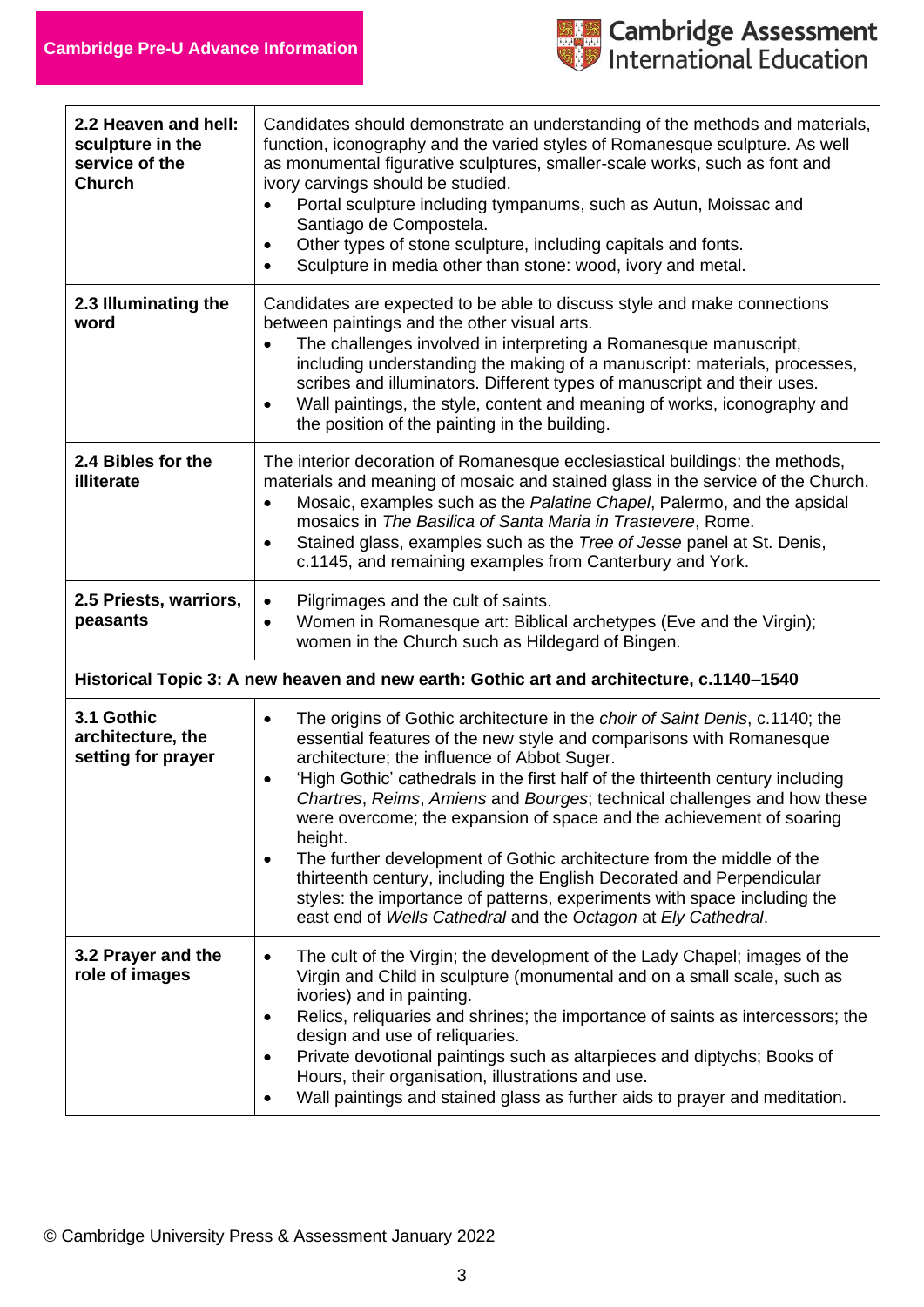

| 3.3 Death                                                                                  | The location, design and imagery of tombs; types of tomb in relation to<br>$\bullet$<br>status and wealth; the treatment of the effigy.<br>Depictions of death, dying, heaven and hell in panel painting, wall painting<br>$\bullet$<br>and manuscript illumination.<br>The Black Death and its impact on the visual arts.<br>$\bullet$                                                                                                                                                                                                                           |  |
|--------------------------------------------------------------------------------------------|-------------------------------------------------------------------------------------------------------------------------------------------------------------------------------------------------------------------------------------------------------------------------------------------------------------------------------------------------------------------------------------------------------------------------------------------------------------------------------------------------------------------------------------------------------------------|--|
| 3.4 Courtly life                                                                           | The Capetian Monarchy and the origins of the Gothic style in the lie de<br>$\bullet$<br>France; continued patronage by French monarchs, including the<br>development of the Rayonnant style of Gothic architecture; the International<br>Gothic style and patronage at the Valois court in the fourteenth and early<br>fifteenth centuries including illuminated manuscripts and goldsmiths' work.                                                                                                                                                                |  |
| 3.5 Civic life and<br>patronage                                                            | Civic imagery in art; depictions of the city, its people and its emblems,<br>$\bullet$<br>including the Allegory of Good and Bad Government frescoes in Siena.<br>The work of early Netherlandish artists, including Jan van Eyck and Robert<br>$\bullet$<br>Campin.                                                                                                                                                                                                                                                                                              |  |
| Historical Topic 4: Man, the measure of all things: the Italian Renaissance, c.1400–c.1600 |                                                                                                                                                                                                                                                                                                                                                                                                                                                                                                                                                                   |  |
| 4.1 Sculpture in<br><b>Florence in the</b><br>fifteenth century                            | New developments in figure sculpture in early fifteenth-century Florence,<br>$\bullet$<br>including the work of Donatello and Ghiberti; the statues at Orsanmichele<br>and for Florence Cathedral and its campanile.<br>Relief sculpture in fifteenth-century Florence including the work of Ghiberti,<br>$\bullet$<br>Luca della Robbia and Donatello.<br>Florentine sculpture in the second half of the fifteenth century, including the<br>$\bullet$<br>work of Verrocchio; comparisons of his work with that of Ghiberti and<br>Donatello.                    |  |
| 4.2 The new<br>naturalism;<br><b>Florentine painting</b><br>in the fifteenth<br>century    | Increasing naturalism in Florentine painting including the work of Masaccio,<br>$\bullet$<br>Fra Angelico and Fra Filippo Lippi; the treatment of pictorial space and the<br>development of perspective, including the work of Uccello.<br>The intellectual context: Alberti's Della Pittura in relation to the work of<br>$\bullet$<br>fifteenth-century Florentine artists; the influence of Humanism.<br>The Sacra Conversazione type of altarpiece, such as Fra Angelico's San<br>$\bullet$<br>Marco Altarpiece and Domenico Veneziano's St. Lucy Altarpiece. |  |
| 4.3 Early Italian<br><b>Renaissance</b><br>architecture and the<br>influence of antiquity  | Innovation in the work of Brunelleschi, including the design and construction<br>$\bullet$<br>of the dome of Florence Cathedral.<br>The work of Alberti; a comparison of his work with that of Brunelleschi.<br>$\bullet$<br>The patronage and design of Florentine palaces.<br>$\bullet$                                                                                                                                                                                                                                                                         |  |
| 4.4 Painting in<br><b>Renaissance Venice,</b><br>c.1450-c.1600                             | The work of Tintoretto: his early work and the development of his distinctive<br>$\bullet$<br>style; his mature and late styles including his paintings in the Scuola<br>Grande di San Rocco.<br>The work of Veronese: decorative fresco paintings, altarpieces; secular and<br>$\bullet$<br>mythological paintings.                                                                                                                                                                                                                                              |  |
| 4.5 The High<br>Renaissance in<br>Rome, Florence and<br><b>Milan</b>                       | The paintings and drawings of Leonardo in Florence and Milan.<br>$\bullet$<br>The paintings of Raphael including depictions of the Madonna and Child,<br>$\bullet$<br>altarpieces and the Vatican Stanze, 1509-11.                                                                                                                                                                                                                                                                                                                                                |  |
| Historical Topic 5: Faith triumphant: seventeenth-century art and architecture             |                                                                                                                                                                                                                                                                                                                                                                                                                                                                                                                                                                   |  |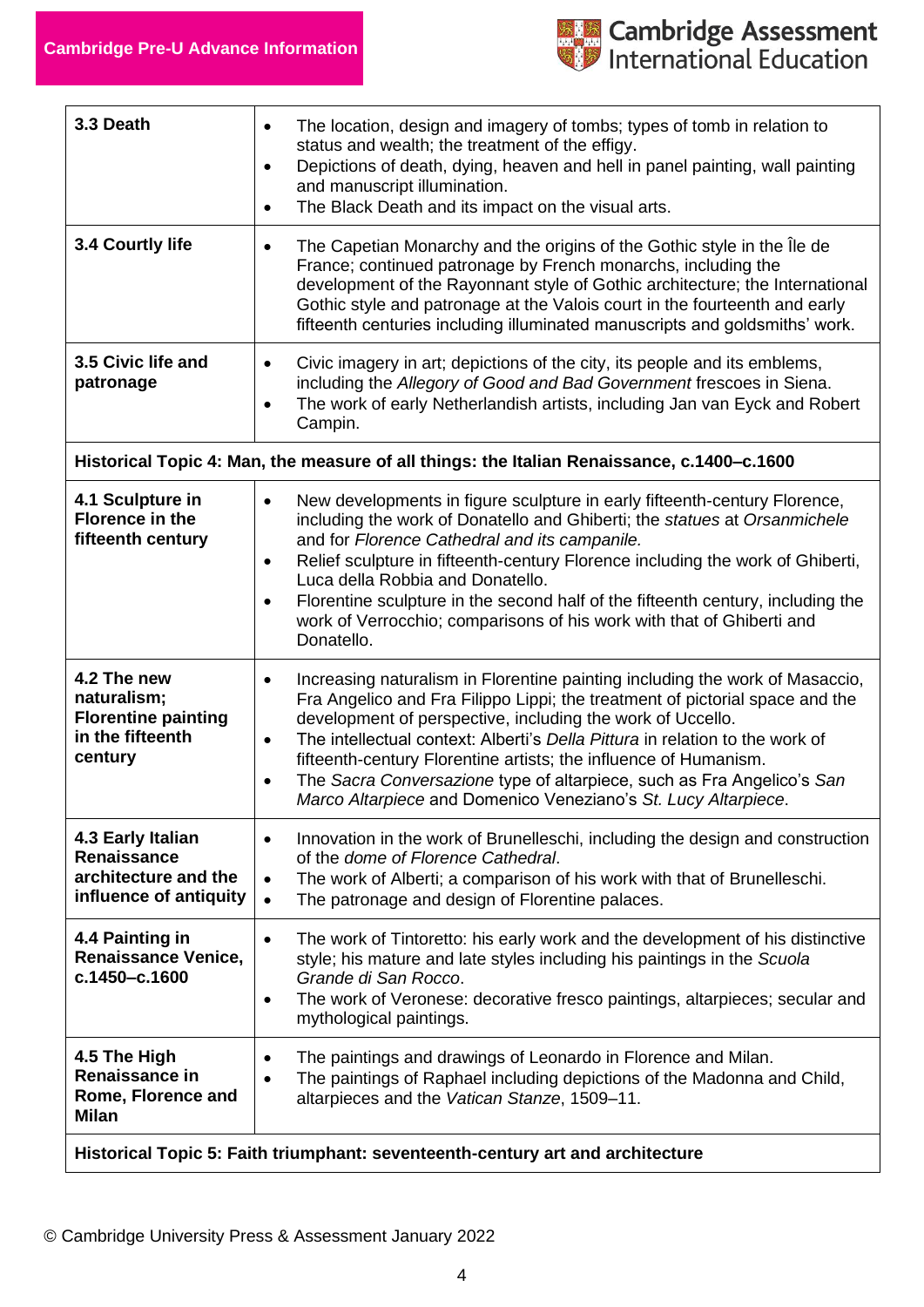

| 5.1 Baroque Rome                                                                       | Caravaggio: his use of chiaroscuro, naturalism and realism in the service of<br>$\bullet$<br>dramatic narrative; examples such as The Supper at Emmaus, c.1600; The<br>Conversion of St. Paul, 1600-01; The Death of the Virgin, 1606.<br>Bernini's sculpture: his working methods and techniques, his dynamic<br>$\bullet$<br>compositions and illusionistic effects.                                                  |
|----------------------------------------------------------------------------------------|-------------------------------------------------------------------------------------------------------------------------------------------------------------------------------------------------------------------------------------------------------------------------------------------------------------------------------------------------------------------------------------------------------------------------|
| 5.2 French<br>classicism                                                               | Claude: the raising of landscape painting to a major means of artistic<br>$\bullet$<br>expression; the treatment of Biblical and Classical narrative; his use of light<br>and colour.<br>French Caravaggism: artists such as Valentin de Boulogne; Georges de la<br>$\bullet$<br>Tour; Simon Vouet; Charles Le Brun; Le Nain brothers.                                                                                  |
| 5.3 Flemish<br>ambassadors                                                             | Rubens' religious, mythological and historical pictures.<br>٠<br>Jacob Jordaens: religious and mythological subjects, portraits and<br>$\bullet$<br>illustrations to Flemish proverbs.                                                                                                                                                                                                                                  |
| 5.4 The Dutch<br>golden age                                                            | Hals as a portraitist of single figures and of groups; his style and technique.<br>$\bullet$<br>Comparisons with the work of other portrait painters including Rembrandt.<br>Vermeer's paintings: subject matter, treatment of light, compositions and<br>$\bullet$<br>the use of symbolism.                                                                                                                            |
| 5.5 The Spanish<br>court and Church                                                    | The Hapsburg monarchy and court; devotional art; portraiture; Seville as an<br>$\bullet$<br>alternative centre to Madrid.<br>Velázquez's naturalism, such as the bodegones, religious works; his work<br>$\bullet$<br>as a court painter; portraiture; styles and techniques.<br>The influence of the Counter-Reformation on artists including Zurbarán.<br>$\bullet$<br>The works of Murillo and Ribalta.<br>$\bullet$ |
| Historical Topic 6: Defining the nation: art and architecture in Britain, c.1725-1860s |                                                                                                                                                                                                                                                                                                                                                                                                                         |
| 6.1 High art and high<br>life                                                          | Art and theory, the academic theory of art and its effect on paintings:<br>$\bullet$<br>Hogarth's Analysis of Beauty; the rise of the Academy.<br>Reynolds and the Royal Academy: Education, Discourses and Exhibitions;<br>$\bullet$<br>high art versus commercialism; the changing identity and status of the artist;<br>the question of women artists.                                                               |
| 6.2 Portraiture and<br>society                                                         | The conversation piece: Hogarth, Gainsborough and Zoffany.<br>$\bullet$<br>The 'Grand Manner' portrait: the work of Hogarth, Reynolds and<br>$\bullet$<br>Gainsborough.<br>Men and Women: Gender roles in portraiture.<br>$\bullet$                                                                                                                                                                                     |
|                                                                                        | The question of celebrity; portraits of celebrated individuals of the time such<br>$\bullet$<br>as stage actors and politicians.                                                                                                                                                                                                                                                                                        |
| 6.3 Modern life                                                                        | Satire, including the work of Gillray and Hogarth.<br>٠<br>The influence of science and industry on art, including the work of Wright of<br>$\bullet$<br>Derby and the Lunar Society.                                                                                                                                                                                                                                   |
| 6.4 Landscape                                                                          | The visionary landscape: the work of Blake and Palmer.<br>$\bullet$<br>Turner: his style, techniques and subject matter.<br>٠<br>The Pre-Raphaelite landscape.<br>$\bullet$                                                                                                                                                                                                                                             |

© Cambridge University Press & Assessment January 2022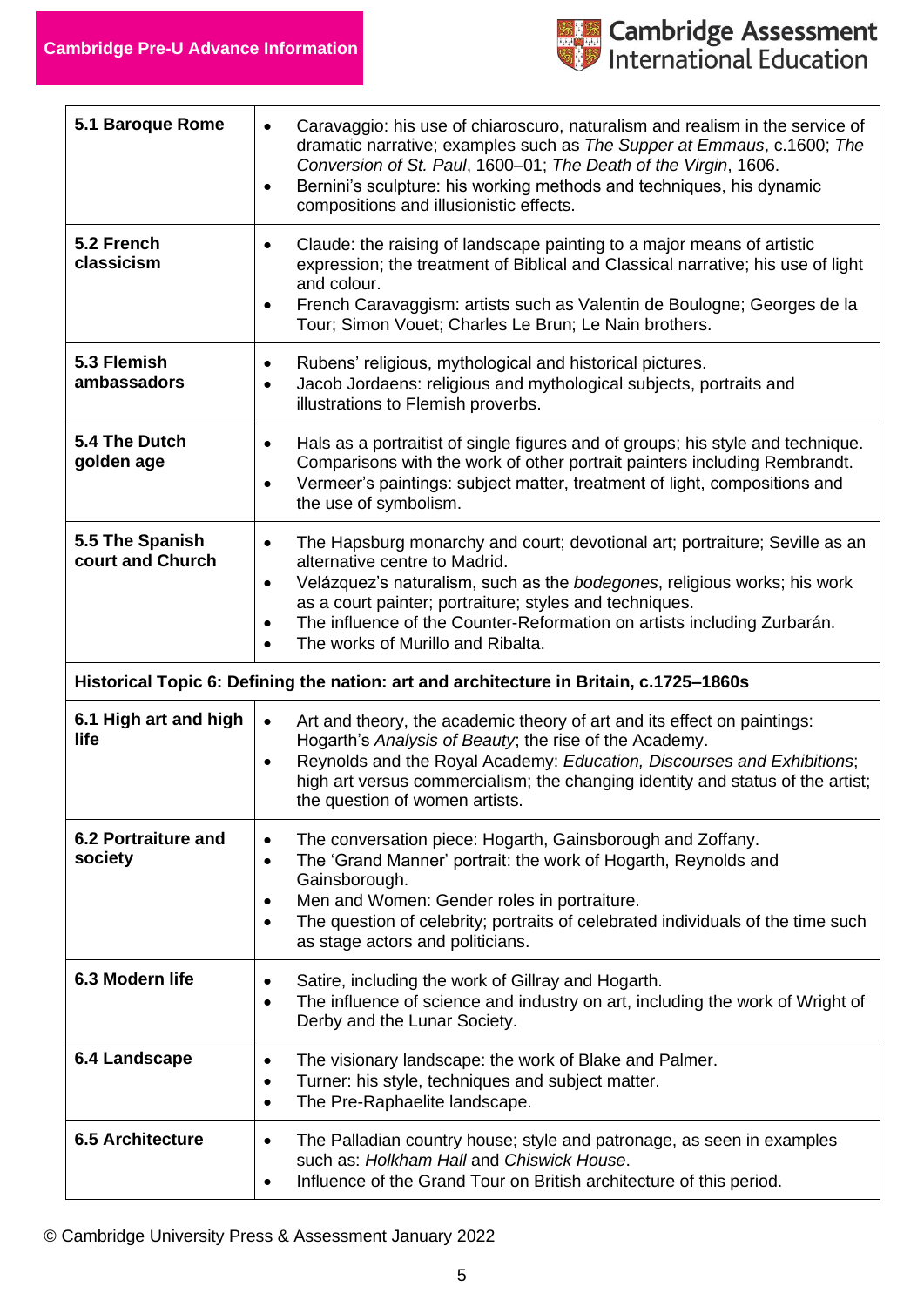

| Historical Topic 7: Art, society and politics in Europe, c.1784-1900                                                                          |                                                                                                                                                                                                                                                                                                                                                                                                                                                                                                                                                                                                                                                               |
|-----------------------------------------------------------------------------------------------------------------------------------------------|---------------------------------------------------------------------------------------------------------------------------------------------------------------------------------------------------------------------------------------------------------------------------------------------------------------------------------------------------------------------------------------------------------------------------------------------------------------------------------------------------------------------------------------------------------------------------------------------------------------------------------------------------------------|
| 7.1 Neoclassicism                                                                                                                             | Depictions of Napoleon and their role as propaganda. Works such as<br>$\bullet$<br>David's Napoleon Crossing the Saint Bernard Pass, 1801–05, Ingres'<br>Napoleon on his Imperial Throne and Canova's Napoleon as Mars the<br>Peacemaker,<br>1802-06.<br>The sculpture of Canova: his working methods and the variety of his subject<br>٠<br>matter; relationship of his work to antique sculpture.<br>Ingres' portraits of middle class and aristocratic patrons such as Portrait of<br>$\bullet$<br>Monsieur Bertin, 1832, Madame Moitessier, 1856 and the Portrait of<br>Comtesse d'Haussonville, 1845. His odalisques and mythological subject<br>matter. |
| <b>7.2 Romantic heroes</b>                                                                                                                    | Images of war and suffering including works by Gros, Gericault and Goya.<br>$\bullet$<br>The work of Delacroix, his paintings of literary and historical subjects such<br>$\bullet$<br>as The Death of Sardanapalus, 1827. His representation of contemporary<br>events such as Liberty Leading the People, 1830.<br>The theme of patriotism in the work of artists such as Friedrich and<br>$\bullet$<br>Schinkel.                                                                                                                                                                                                                                           |
| 7.3 1848 and its<br>aftermath                                                                                                                 | French Realism. Scenes of rural life and work by Courbet and Millet. The<br>$\bullet$<br>contemporary critical response to their work.<br>The work of Adolph von Menzel. His wide range of subject matter, including<br>$\bullet$<br>small-scale genre pieces, historical subjects, depictions of the Court and<br>aristocracy; industrial scenes, portraits. A comparison of Menzel's realism<br>with that of French artists such as Manet, Courbet, and Millet.                                                                                                                                                                                             |
| <b>7.4 The</b><br><b>Impressionist Eye</b>                                                                                                    | The Impressionist exhibitions. Their organisation, participation and the<br>$\bullet$<br>critical response.<br>The Impressionist Landscape as depicted by artists such as Monet,<br>$\bullet$<br>Pissarro and Sisley. Their subject matter and working methods.<br>Depictions of Paris and Parisian society by Impressionist artists including<br>$\bullet$<br>Degas, Caillebotte and Renoir. Novel composition and viewpoints. The<br>influence of photography and Japanese prints. The treatment of<br>perspective.<br>The impact of Impressionism outside France in countries such as Germany,<br>$\bullet$<br><b>Britain and Denmark.</b>                 |
| 7.5 Beyond<br>Impressionism                                                                                                                   | Seurat's depictions of urban leisure such as A Sunday Afternoon on the<br>٠<br>Island of La Grande Jatte, 1884–86 and Le Chahut (the can can), 1889–90.<br>The divisionist technique and his theories of line and colour.<br>The work of Gauguin. His development of the new Synthetist style in<br>$\bullet$<br>Brittany in the late 1880s. The characteristics of his paintings in Tahiti such<br>as Nevermore, 1897 and Manao Tupapau (Spirit of the Dead watches over<br>her), 1892.                                                                                                                                                                      |
| Historical Topic 8: The shock of the new: art and architecture in Europe and the United States in<br>the twentieth and twenty-first centuries |                                                                                                                                                                                                                                                                                                                                                                                                                                                                                                                                                                                                                                                               |